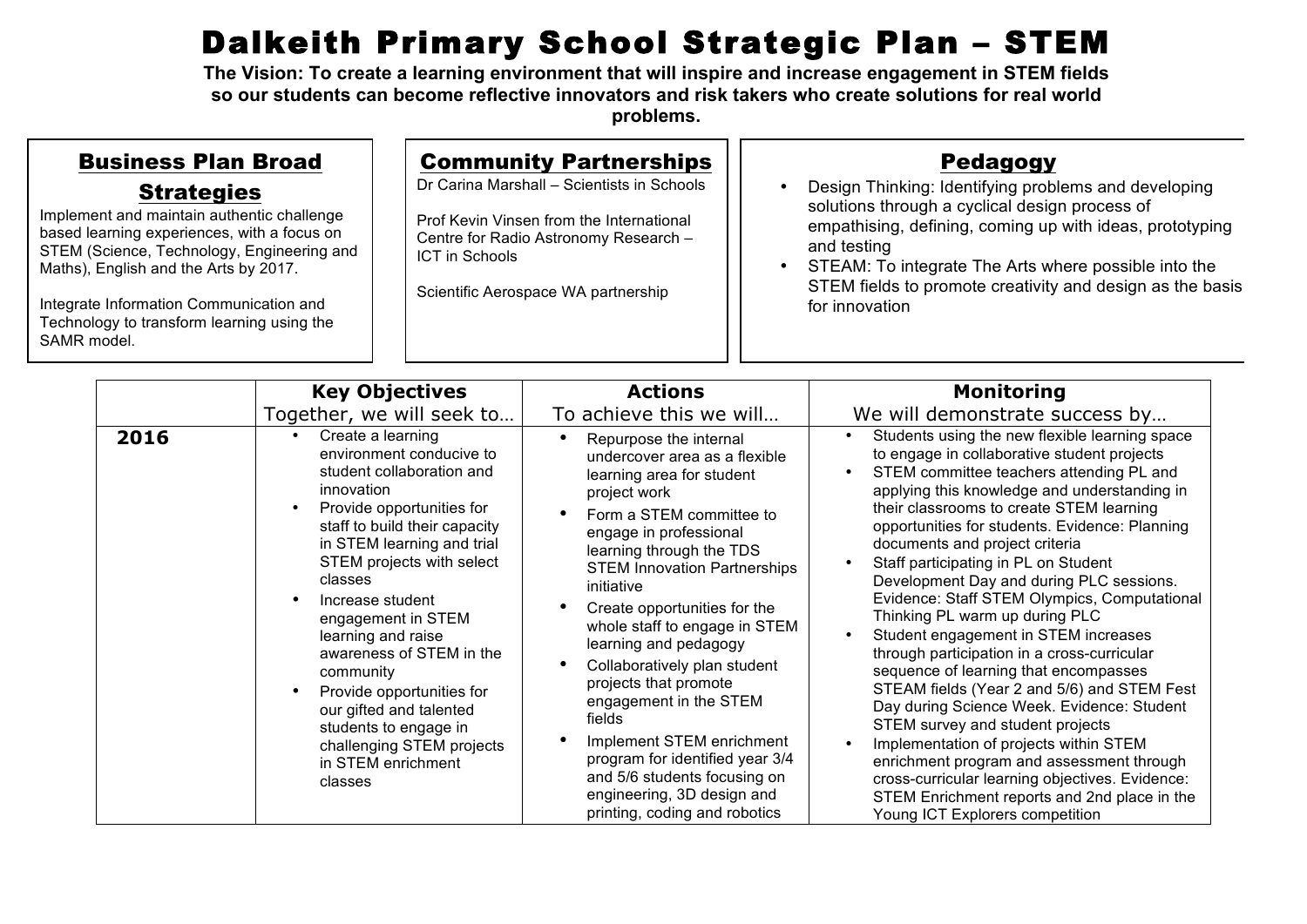|      | <b>Key Objectives</b>                                                                                                                                                                                                                                                                                                                                                                                                                                                                                                                                                                                                                                               | <b>Actions</b>                                                                                                                                                                                                                                                                                                                                                                                                                                                                                                                                                                                                                                                                                                                                                                                                                                                                                                                                                                                                                                                                                                                                                                                                                         | <b>Monitoring</b>                                                                                                                                                                                                                                                                                                                                                                                                                                                                                                                                                                                                                                                                                                                                                                                                                                                                                          |
|------|---------------------------------------------------------------------------------------------------------------------------------------------------------------------------------------------------------------------------------------------------------------------------------------------------------------------------------------------------------------------------------------------------------------------------------------------------------------------------------------------------------------------------------------------------------------------------------------------------------------------------------------------------------------------|----------------------------------------------------------------------------------------------------------------------------------------------------------------------------------------------------------------------------------------------------------------------------------------------------------------------------------------------------------------------------------------------------------------------------------------------------------------------------------------------------------------------------------------------------------------------------------------------------------------------------------------------------------------------------------------------------------------------------------------------------------------------------------------------------------------------------------------------------------------------------------------------------------------------------------------------------------------------------------------------------------------------------------------------------------------------------------------------------------------------------------------------------------------------------------------------------------------------------------------|------------------------------------------------------------------------------------------------------------------------------------------------------------------------------------------------------------------------------------------------------------------------------------------------------------------------------------------------------------------------------------------------------------------------------------------------------------------------------------------------------------------------------------------------------------------------------------------------------------------------------------------------------------------------------------------------------------------------------------------------------------------------------------------------------------------------------------------------------------------------------------------------------------|
|      | Together, we will seek to                                                                                                                                                                                                                                                                                                                                                                                                                                                                                                                                                                                                                                           | To achieve this we will                                                                                                                                                                                                                                                                                                                                                                                                                                                                                                                                                                                                                                                                                                                                                                                                                                                                                                                                                                                                                                                                                                                                                                                                                | We will demonstrate success<br>by                                                                                                                                                                                                                                                                                                                                                                                                                                                                                                                                                                                                                                                                                                                                                                                                                                                                          |
| 2017 | Further raise awareness of<br>$\bullet$<br>why STEM learning is<br>important to the community<br>and introducing the<br>Technologies curriculum to<br>parents ahead of 2018<br>implementation<br>Involve the whole staff in<br>trialling STEM and<br>Technologies project<br>learning and assessment in<br>2017<br>Develop clear curriculum<br>linked documents to assist<br>in the implementation of the<br>Technologies curriculum<br>and STEM learning<br>Provide a range of<br>$\bullet$<br>opportunities for our<br>students to engage in<br><b>STEM learning</b><br>Engage our community<br>partnerships to expose our<br>students to experts in the<br>field | Refine our Case for Change video and<br>$\bullet$<br>publicise to the community through the<br>school newsletter and social media<br>channels and continue to showcase<br>student learning to the community through<br>open nights and celebrations of STEM<br>STEM committee to develop a<br>professional learning plan for the whole<br>staff and support teachers to implement<br>and assess projects<br>Engage in the DREAM project within the<br>Shenton Network cluster to build capacity<br>in two lead teachers to support the<br>implementation of the Technologies<br>curriculum at DPS<br>STEM committee to create sample<br>lessons and learning sequences as<br>exemplars and use the SCSA Judging<br>Standards Technologies exemplars to<br>assess student learning in STEM and<br>Technologies<br>Ensure STEM learning can be accessed<br>by all students via the classroom, student<br>competitions, STEM enrichment classes<br>for identified students and lunchtime clubs<br>using a new makerspace area to be set up<br>in the library<br>Engage our ICT in Schools partner<br>Professor Kevin Vinsen from the<br>International Centre for Radio Astronomy<br>Research to work with students on various<br>projects | The parent community valuing<br>$\bullet$<br>the creation of a STEM<br>enriched curriculum and<br>parental involvement in STEM<br>projects and clubs<br>Teachers engaging in a range<br>of professional learning<br>opportunities to build their<br>capacity and understanding of<br>STEM in the classroom - partly<br>led by ICT Deputy, STEM<br>Teacher-leader and DREAM<br>project teachers<br>Teachers planning student<br>projects using curriculum<br>aligned planning documents<br>Student teams participating in<br>the Young ICT Explorers<br>competition, high level of<br>participation in optional student<br>clubs (coding, engineering) and<br>students engaging in STEM<br>learning projects in the<br>classroom each term<br>Students being given clear<br>learning intentions and success<br>criteria for projects that are<br>aligned with the Science and/or<br>Technologies curriculum |